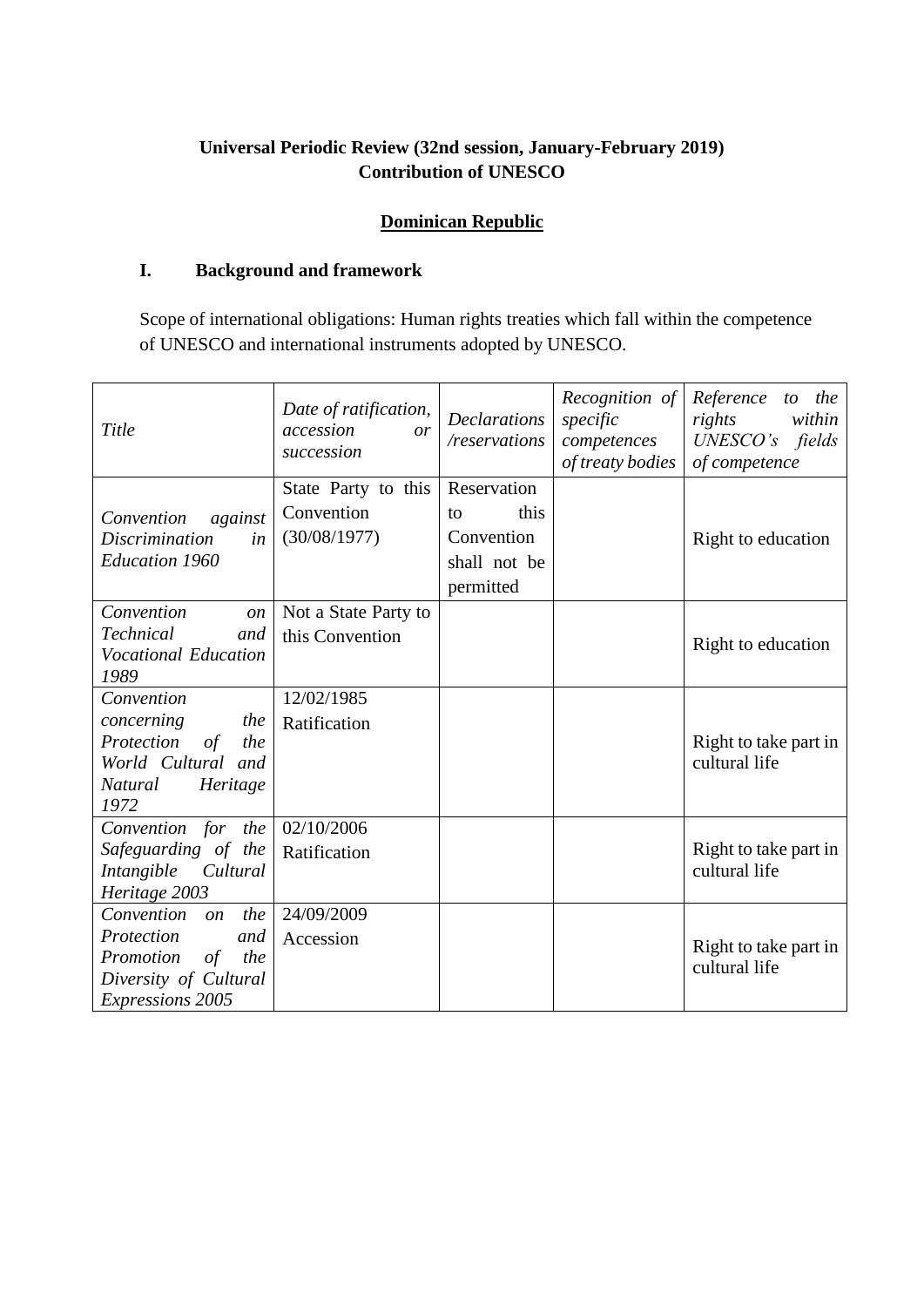## **Right to education**

#### **II. Promotion and protection of human rights on the ground**

- 1. The Article 63 of the **Dominican Republic's Constitution<sup>1</sup>** recognizes the right to quality education. It establishes free and compulsory public education at the initial, basic and secondary levels. This Article also promotes teachers' career and teachers' dignity. According to it, the State shall eradicate illiteracy and ensure education for people with disabilities.
- 2. The right to education for all the inhabitants of the country is moreover enshrined in the **Organic Law of Education No. 66 of 1997<sup>2</sup>** , which also states that students have a right to a suitable education free of charge. Article 33 states that initial education lasts until six years of age and the last year of initial education is compulsory and free and will start at age 5. Article 35 provides that basic education starts at six years of age, is free and compulsory. Article 37 adds that basic education lasts eight years. Article 40 provides for secondary education. However, there is no provision granting free and compulsory secondary education.
- 3. Regarding the reporting to UNESCO, the Dominican Republic did not participate in the last consultation on the measures taken to implement the UNESCO 1960 Convention against Discrimination in Education and thus did not submit a national report within the framework of the **9 th Consultation** (2016-2017) of Member States, and yet it submitted a report during the **8 th Consultation** (2011-2013). Meanwhile, the Dominican Republic did not report on the measures taken to implement UNESCO 1974 Recommendation concerning Education for International Understanding, Co-operation and Peace and Education relating to Human Rights and Fundamental Freedoms for the **6 th Consultation** (2016-2017), and yet it submitted a report during the **5 th Consultation** (2012-2013).

### **Freedom of opinion and expression**

- $\triangleright$  Constitutional and Legislative Framework:
- 4. The 2010 Constitution of the Dominican Republic guarantees the freedom of expression and information through Article 49.<sup>3</sup>
- 5. A freedom of information law exists in the Dominican Republic since 2004.<sup>4</sup>
- 6. Defamation remains criminalized under Article 361 of the Criminal Code of the Dominican Republic and the Expression and Diffusion of Thought law (No. 6132). Conviction for defamation or insult in case of the head of state can result in penalties of up to one year in prison, and for up to 3 months in case of individual. <sup>5</sup>

**.** 

<sup>1</sup><http://www.unesco.org/education/edurights/media/docs/db5e9e9c82839e27bee271b422d4e72755ee158e.pdf> <sup>2</sup><http://www.unesco.org/education/edurights/media/docs/8f62770fc15d27be024691735ba62c9fe8847cad.pdf>

<sup>3</sup> http://www.wipo.int/wipolex/en/details.jsp?id=17816

<sup>4</sup> <http://www.rti-rating.org/wp-content/themes/twentytwelve/files/pdf/Dominican%20Republic.pdf>

<sup>5</sup> [http://www.wipo.int/wipolex/en/text.jsp?file\\_id=242455](http://www.wipo.int/wipolex/en/text.jsp?file_id=242455)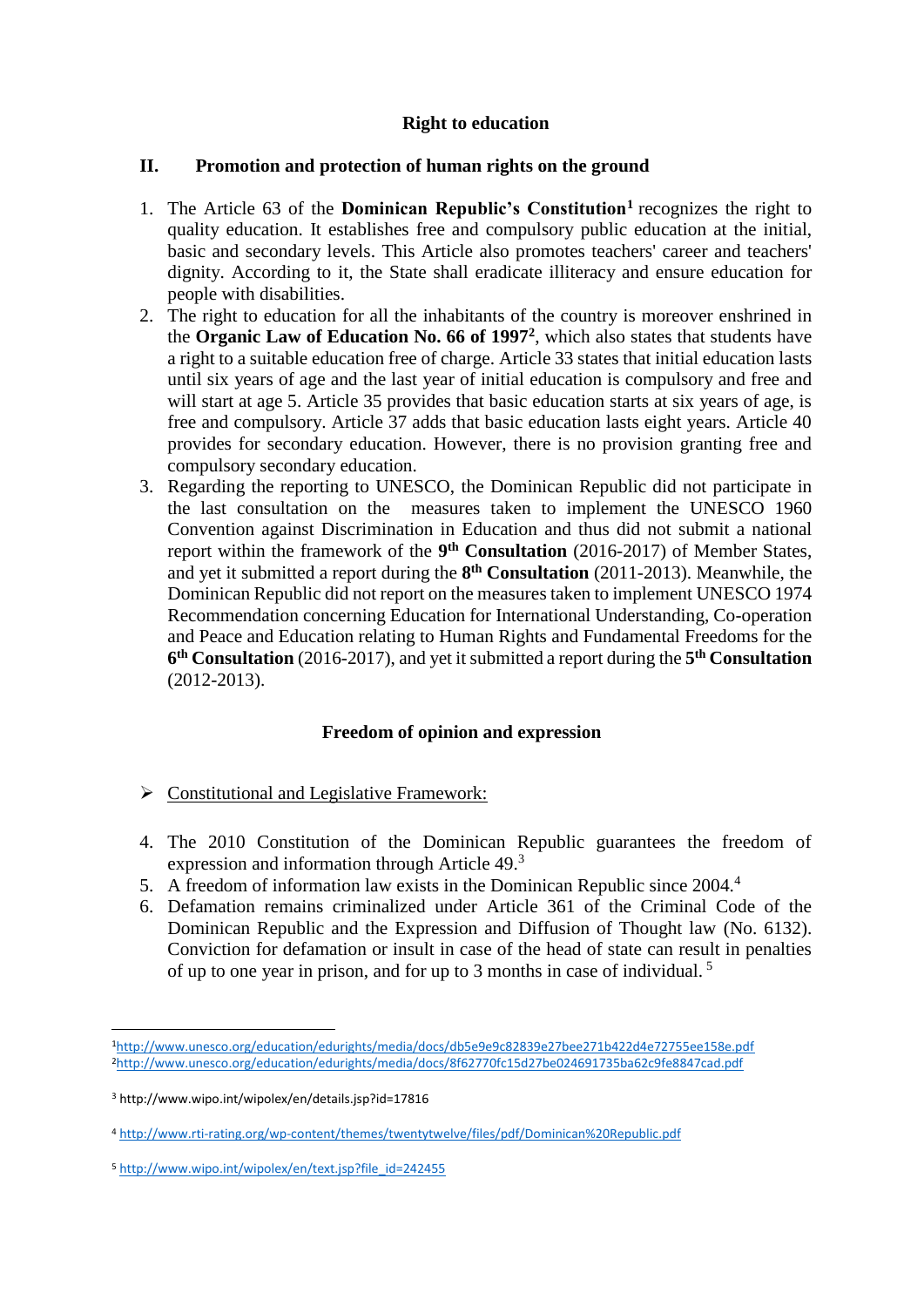#### $\triangleright$  Implementation of legislation:

7. The Dominican Telecommunications Institute  $(INDOTEL)^6$  is a state agency, which regulates telecommunication and broadcasting activities in the Dominican Republic. The INDETEL was established in 1998, by the Telecommunications Law 153-98.

### $\triangleright$  Safety of journalists

8. Since 2008, UNESCO has condemned the killing of three journalists in the Dominican Republic. The Government has responded to UNESCO's requests as regards one case.

#### **III. UPR Recommendations**

#### **Right to education**

9. **Below are the recommendations made within the framework of the 2nd cycle of the Working Group on the Universal Periodic Review (February 2014) 7 :**

**98.83.** *Heighten the action to mitigate and eventually eliminate extreme social inequalities within the country thereby ensuring equal access by all persons to health care, education and housing*

**98.89.** *Consider adopting legislative measures to facilitate access of women in rural areas to land ownership; to ensure that poverty reduction and income generating strategies include provisions relating to rural women; and to ensure access by rural women and girls to education*

**98.100.** *Continue taking measures that guarantee the right to education of its population*

**98.102.** *Continue strengthening education policies to ensure the schooling of all children*

**98.103.** *Encourage the authorities to strengthen educational policies in order to provide for full school enrolment of all children*

**98.104.** *Continue its current efforts to provide access to quality education without discrimination for the school-age population throughout the country*

**98.105.** *Continue the efforts in the field of education including providing a high quality of education system that is inclusive, universal and free*

**98.106.** *Continue to focus on the overall improvement in the quality of education provided, including by continuing to provide human rights education, training and courses to students, civilian populations and law enforcement officials*

1

<sup>6</sup> *<https://indotel.gob.do/>*

<sup>3</sup> <http://www.ohchr.org/EN/HRBodies/UPR/Pages/DOIndex.aspx>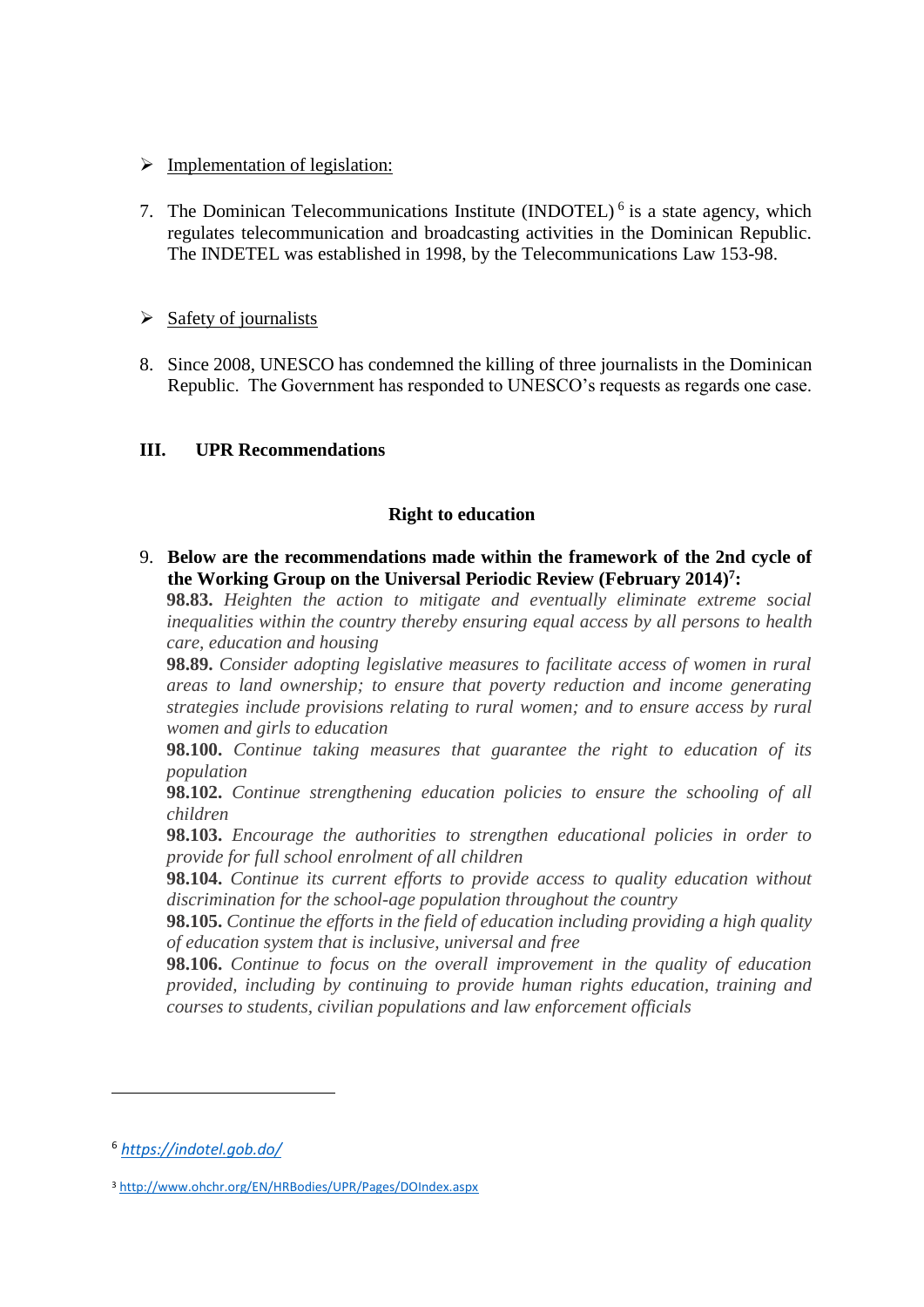#### **IV. Review and specific recommendations**

- 10. In the previous UPR cycle, recommendations focused on gender disparity, social inequality, education quality, and school enrolment. The Dominican Republic was encouraged to adopt legislative measures and develop specific strategies for the abovementioned issues.
- 11. First, the situation of **social inequality** is still severe in the Dominican Republic. The extreme social inequality has significantly negative influence on **school enrolment** and **education environment**. From 2010 to 2016, the difference in **early childhood education attendance** rate between urban and rural areas was around 22%, while between richest and poorest, it reached 56%. Meanwhile, there is also a considerable disparity in **post-secondary education opportunities**. From 2010 to 2015, the difference in post-secondary education attendance rate between richest and poorest areas was almost of 50%. Regarding **school environment**, in 2015, the difference in rate of computers connected to the Internet between rural and urban areas was near 40%, while in 2013, the difference in rate of grade 3 students who attended schools with adequate water and sanitation infrastructure was more than 20%.<sup>8</sup> The Dominican Republic should therefore be encouraged to take action to mitigate and eliminate extreme social inequalities in order to guarantee education equality.
- 12. Concerning **school enrolment**, there is still room to improve it. The Dominican Republic launched the **early childhood care** programme "Quisqueya empieza contigo" (Quisqueya starts with you) and implemented the **National Plan for Early Childhood Protection and Care** basing on Decree No. 102-13.<sup>9</sup> Between 2000 and 2015, the rate of **early childhood education participation** has increased around 10%. From 2010 to 2014, and the attendance rates in early childhood learning programmes among 3- and 4-year-olds and children one year before official primary entry age are respectively around 30%, 55% and 60%. Between 2010 and 2015, the **completion rate** of primary education reached almost 90%, while, that it was near 80% in lower secondary education and around 60% in upper secondary education. The participation rate of 15 to 24-year-olds in **technical and vocational education programmes** has increased 1% from 2000 to 2015. For **lifelong learning opportunities**, in 2015, the percentage of adults (25+) enrolled in formal primary education is above 5%. And the percentage of adults who completed at least primary education almost 70%.<sup>10</sup> The state should be encouraged to continue its efforts to improve the attendance rates in every education levels and reduce the dropout rates through special programs or strategies. Considering the positive impact of free and compulsory education on school enrolment and in the context of SDG4 and Education 2030, the Dominican Republic should be encouraged to "ensure access to and completion of quality education for all children and youth to **at least 12 years of free**, publicly funded, inclusive and equitable quality primary and secondary education, of which **at least nine years are compulsory**, as well as access to quality education for out-of-school children and youth", as set out by the Education

<http://unesdoc.unesco.org/images/0025/002593/259338e.pdf>

**.** 

<sup>8</sup> UNESCO, Global education monitoring report, 2017, p.144, 162, 226, 229.

<sup>9</sup> Dominican Republic, National report submitted to the Committee on Economic, Social and Cultural Rights, 29 July 2015, E/C.12/DOM/4, para.146, 210.

[http://tbinternet.ohchr.org/\\_layouts/treatybodyexternal/Download.aspx?symbolno=E%2fC.12%2fDOM%2f4&Lang=en](http://tbinternet.ohchr.org/_layouts/treatybodyexternal/Download.aspx?symbolno=E%2fC.12%2fDOM%2f4&Lang=en) <sup>10</sup> UNESCO, Global education monitoring report, 2017, p.131, 141, 151, 154.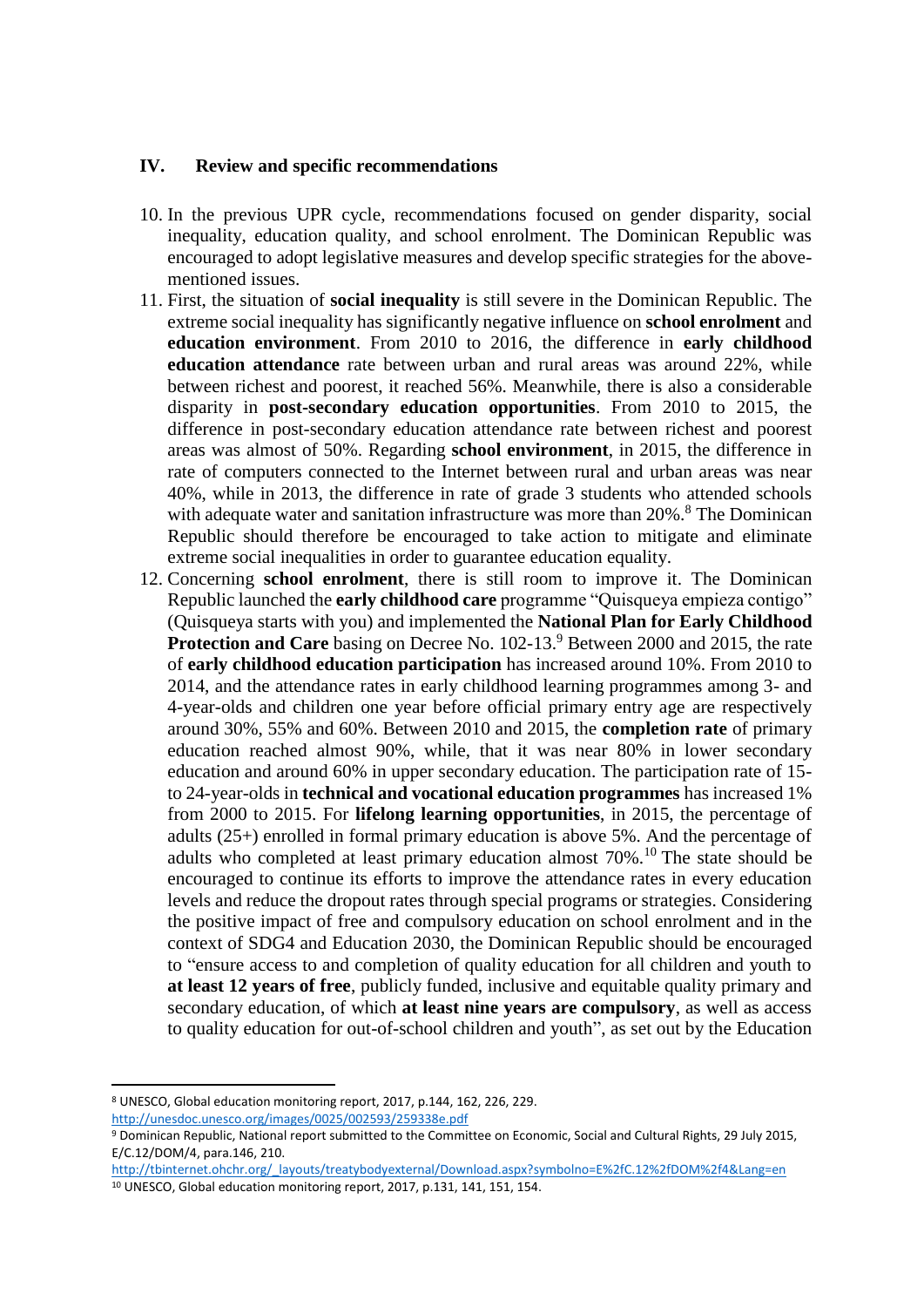2030 Framework for Action<sup>11</sup>. In this regard, the Dominican Republic should be encouraged to develop its normative frameworks, in order to ensure in law at least 12 years of free education and 9 years of compulsory education, which States are required to guarantee.

- 13. Otherwise, **inclusive education** is still facing great challenges in the Dominican Republic. In 2013, only 52% of schools were receiving **students with disabilities**, of which around 60% had no specialized staff, strategies or resources to implement inclusive education. <sup>12</sup> According to official information sent by the Dominican Republic on the issue of ensuring that all children have access to such basic services as education and health without having to show an identity document (such as a birth certificate), proof of identity would not required for such services in the Dominican Republic.<sup>13</sup> However, there is still a concern that the lack of a comprehensive legal framework against discrimination and at reports regarding systematic discrimination against persons of **Haitian descent**, the vulnerable situation of Haitian migrants and the violence and assaults to which they are subjected. <sup>14</sup> The Dominican Republic should be encouraged to ensure the right to education for all students, in particular Haiti children and children with special needs, and provide adequate service as well.
- 14. Meanwhile, although the Dominican Republic has adopted some policies to eliminate gender disparity, such as National Gender Equality and Equity Plan (2007-2017)<sup>15</sup>, it remains an issue of concern. For instance, in 2013, 85 girls for every 100 boys in grade 6 achieved minimum proficiency in this country.<sup>16</sup> The importance of gender disparity in learning outcomes should be noted by the country.
- 15. The **education quality** and achievement of basic outcomes in the Dominican Republic is a challenging issue. In 2013, the rate of grade 6 students who achieved minimum proficiency in mathematics was only 20%. Meanwhile, the rate of grade 6 students who achieved minimum proficiency in reading was 60% at the same period. In the aspect of **education environment**, in 2013, the average rate of grade 3 students who attended schools with adequate water and sanitation infrastructure was only around 50%. Regarding **school violence**, in 2015, the rate at which 15-year-old students reported any of six types of bullying was over 25% in the Dominican Republic.<sup>17</sup> The issues of low education quality, inadequate school infrastructure, and school violence should be encouraged to be eliminated by the Dominican Republic through comprehensive strategies, such as training teachers, revising textbooks and other materials.
- 16. Finally, the **education curriculum** also does not provide sufficient coverage of **gender equality** and **human rights**. <sup>18</sup> Meanwhile, the **sexual education** programme has not yet been implemented in schools and adolescents do not have access to contraceptive

<sup>12</sup> Committee on the Rights of the Child, Concluding observations, 6 March 2015, CRC/C/DOM/CO/3-5, para.47. [http://tbinternet.ohchr.org/\\_layouts/treatybodyexternal/Download.aspx?symbolno=CRC%2fC%2fDOM%2fCO%2f3-](http://tbinternet.ohchr.org/_layouts/treatybodyexternal/Download.aspx?symbolno=CRC%2fC%2fDOM%2fCO%2f3-5&Lang=en) [5&Lang=en](http://tbinternet.ohchr.org/_layouts/treatybodyexternal/Download.aspx?symbolno=CRC%2fC%2fDOM%2fCO%2f3-5&Lang=en)

1

<sup>11</sup> [http://uis.unesco.org/sites/default/files/documents/education-2030-incheon-framework-for-action-implementation-of](http://uis.unesco.org/sites/default/files/documents/education-2030-incheon-framework-for-action-implementation-of-sdg4-2016-en_2.pdf)[sdg4-2016-en\\_2.pdf](http://uis.unesco.org/sites/default/files/documents/education-2030-incheon-framework-for-action-implementation-of-sdg4-2016-en_2.pdf)

<sup>&</sup>lt;sup>13</sup> Dominican Republic, National report submitted to the Committee on Economic, Social and Cultural Rights, 29 July 2015, E/C.12/DOM/4, para.150.

<sup>&</sup>lt;sup>14</sup> Human Rights Committee, Concluding observations, 27 November 2017, CCPR/C/DOM/CO/6, para.9.

[http://tbinternet.ohchr.org/\\_layouts/treatybodyexternal/Download.aspx?symbolno=CCPR%2fC%2fDOM%2fCO%2f6&Lang](http://tbinternet.ohchr.org/_layouts/treatybodyexternal/Download.aspx?symbolno=CCPR%2fC%2fDOM%2fCO%2f6&Lang=en) [=en](http://tbinternet.ohchr.org/_layouts/treatybodyexternal/Download.aspx?symbolno=CCPR%2fC%2fDOM%2fCO%2f6&Lang=en)

<sup>15</sup> [http://www.americalatinagenera.org/es/documentos/centro\\_gobierno/Rep\\_Dominicana\\_PLANEG\\_II.pdf](http://www.americalatinagenera.org/es/documentos/centro_gobierno/Rep_Dominicana_PLANEG_II.pdf)

<sup>16</sup> UNESCO, Global education monitoring report, 2017, p.184.

<sup>17</sup> UNESCO, Global education monitoring report, 2017, p.122, 123, 227, 229.

<sup>18</sup> Committee on Economic, Social and Cultural Rights, Concluding observations, 21 October 2016, E/C.12/DOM/CO/4, para.64.

[http://tbinternet.ohchr.org/\\_layouts/treatybodyexternal/Download.aspx?symbolno=E%2fC.12%2fDOM%2fCO%2f4&Lang=](http://tbinternet.ohchr.org/_layouts/treatybodyexternal/Download.aspx?symbolno=E%2fC.12%2fDOM%2fCO%2f4&Lang=en) [en](http://tbinternet.ohchr.org/_layouts/treatybodyexternal/Download.aspx?symbolno=E%2fC.12%2fDOM%2fCO%2f4&Lang=en)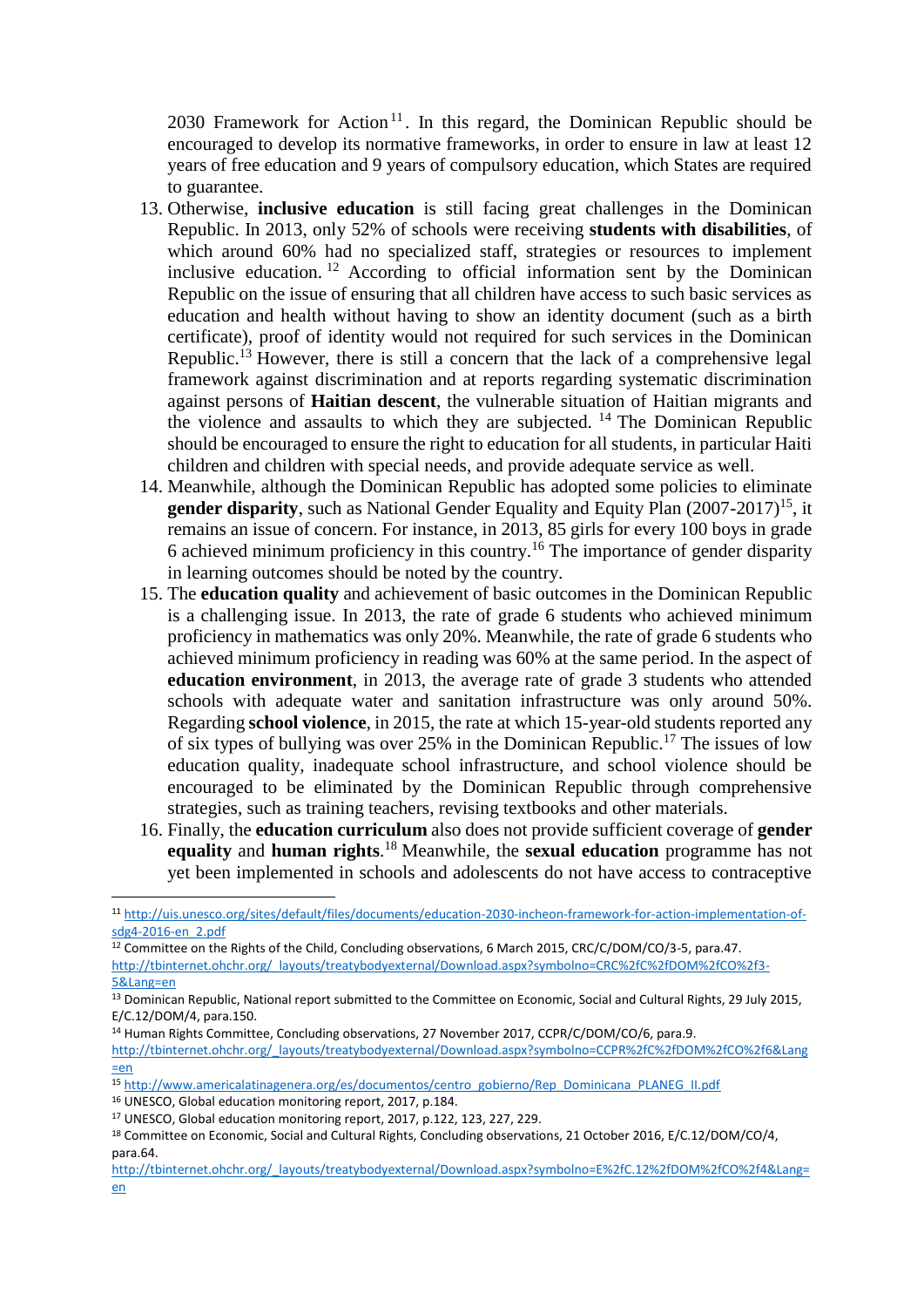methods.<sup>19</sup> The Dominican Republic should be encouraged to develop age-appropriate educational programmes on gender equality, human rights, and sexual education into its education curriculum.

## **Specific recommendations:**

- **1.** The Dominican Republic should be encouraged to eliminate social inequality through legislative and administrative measures in order to guarantee education equality.
- **2.** The Dominican Republic should continue its efforts to improve the attendance rates in every education levels and reduce the dropout rates through special programmes or strategies, including by adoption legal provisions for free and compulsory secondary education.
- **3.** The Dominican Republic should ensure the access to education for all children, in particular Haiti children and children with special needs, and provide adequate public service as well.
- **4.** Measures should be taken to eliminate the existence of gender disparity in various educational areas, including learning outcomes.
- **5.** The Dominican Republic should be encouraged to take further measures to improve education quality, provided in adequate school infrastructure and in a learning environment free of school violence.
- **6.** The Dominican Republic could be encouraged to include age-appropriate educational programmes on gender equality, human rights, and sexual education into its education curriculum.
- **7.** The Dominican Republic should be strongly encouraged to submit state reports for the periodic consultations on UNESCO's education-related standard-setting instruments, and notably on the Convention against Discrimination in Education.
- **8.** The Dominican Republic should be encouraged to share with UNESCO any relevant information to update its country profile on UNESCO's Global Observatory on the Right to Education.<sup>20</sup>

#### **\*\*\***

### **Freedom of opinion and expression**

- 17. The Government is encouraged to decriminalize defamation and subsequently incorporate it into the civil code in accordance with international standards.
- 18. The Government is encouraged to assess the appointment system for the Telecommunications & Radiocommunications Regulator to ensure that this body is independent.
- 19. The Government may wish continue to consider taking advantage of the UN Plan of Action on the Safety of Journalists and the Issue of Impunity as a means to strengthen protection of journalists and freedom of expression.

**<sup>.</sup>** <sup>19</sup> Committee on the Rights of the Child, Concluding observations, 6 March 2015, CRC/C/DOM/CO/3-5, para.51.

<sup>20</sup> <http://www.unesco.org/education/edurights/index.php?action=home&lng=en>